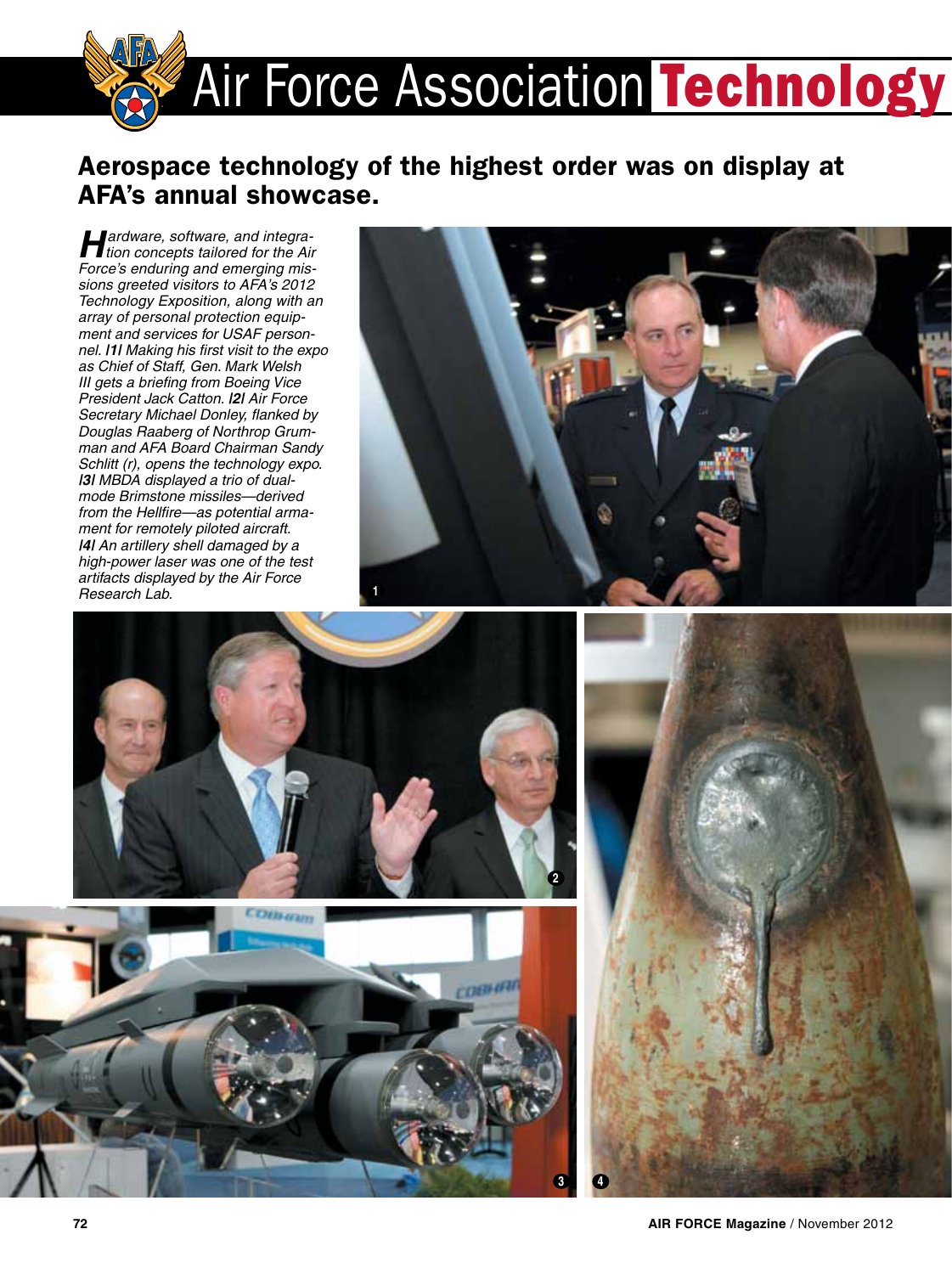## **Exposition 2012** Photos by Guy Aceto









*|1| Andrew Martin of Martin-Baker explains the F-35 ejection seat to CMSgt. Larry Malcolm, command chief master sergeant of the 2nd Bomb Wing. |2| It's BATMAN–the Battlefield Air Targeting Man-aided knowledge system, modeled by Air Force Materiel Command's Greg Burnett. The ensemble is a response to joint terminal attack controller requests for an integrated field system. |3| This cutaway of the historic Type I-A engine which powered the first US jet fighter, the XP-59—was featured at General Electric's booth. |4| This flying car concept is being pursued by Carter Aviation Technologies and AAI.*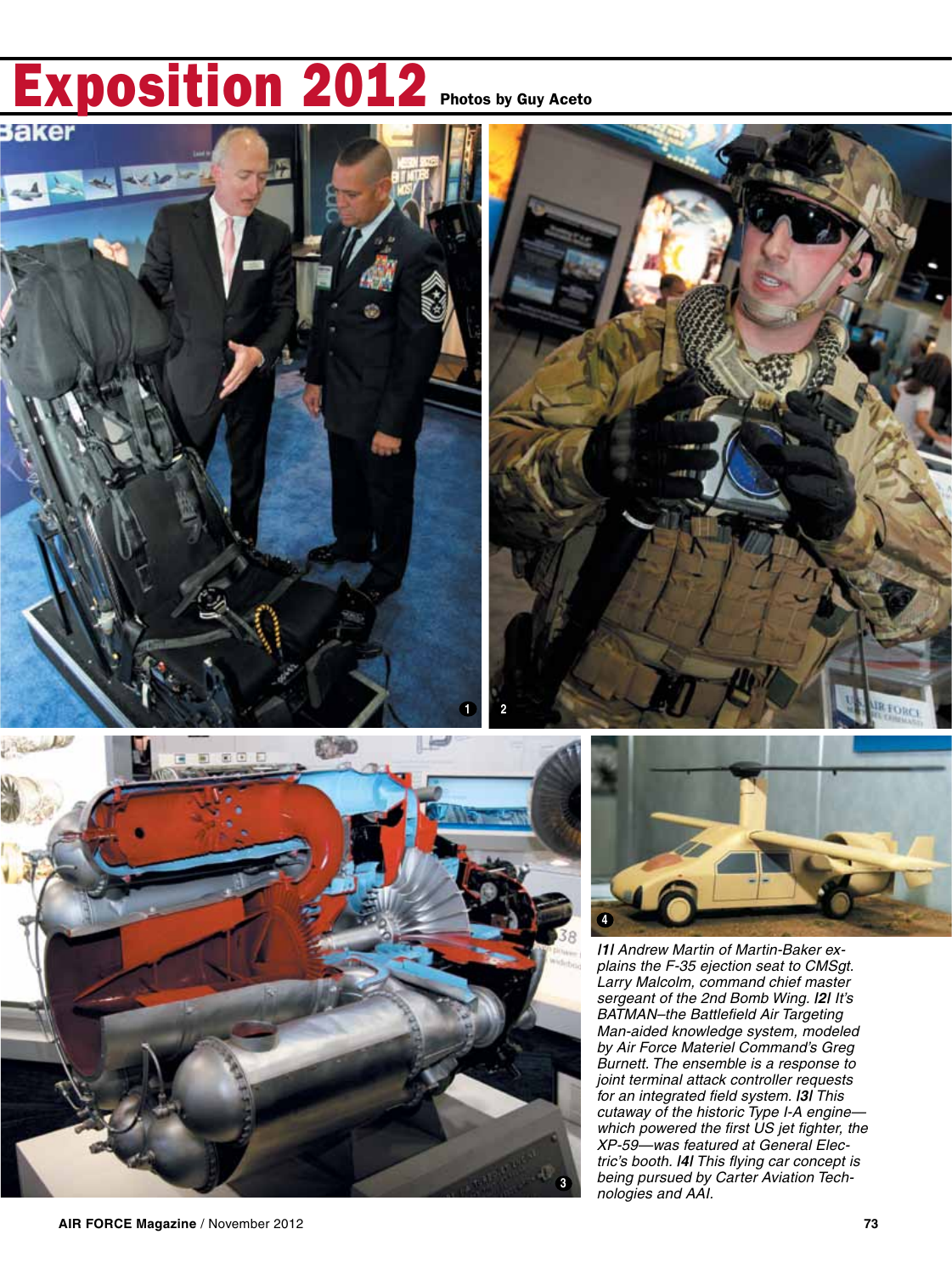*|1| Not a black ice shelter, this igloo at the Cubic Defense Applications booth is a portable simulation dome called a Joint Fires Integrated Training Environment. It can link with other domes for a variety of training exercises. |2| A model of the A400M Grizzly, a developmental airlifter sized between a C-130J-30 and a C-17, wore Air Force colors at EADS' booth. |3| Duke Ku, an air attaché and F-16 pilot from the Republic of Taiwan, gets a briefing from Emanuele Cassan on Alenia Aermacchi's T-100 training system.* 

**1**



*|4| Dogs of the Warrior Canine Connection earned smiles and pats as they were walked around the expo. Troops who have post-traumatic stress disorder train the pups to become service dogs for mobilityimpaired veterans.*

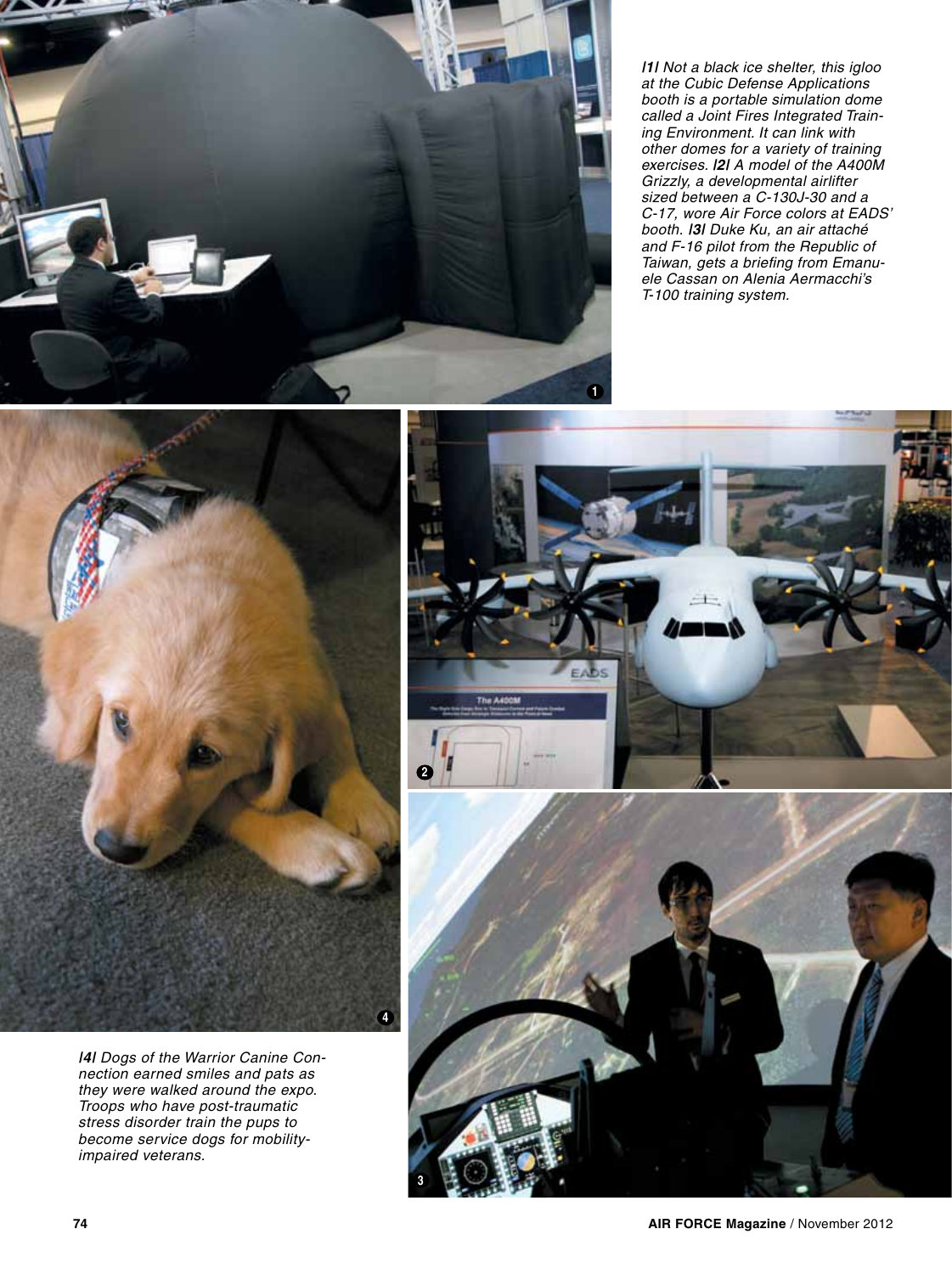

*|1| Siemens, mindful that USAF is increasingly energy costconscious, showcased an allelectric, plug-in car at its booth. |2| An upgraded-F-15 model, with an impressive load of air-to-air, air-to-ground, air-to-ship, and antiradar munitions, and an AESA radar, graced Boeing's display. Behind is the KC-46 tanker systems trailer.* 



*|3| Gen. Janet Wolfenbarger, head of Air Force Materiel Command and the first female USAF four-star, visits the SAIC booth. Watching a brief with her is Charles Heflebower of SAIC. |4| From the Tobyhanna Army Depot came this Humvee carrying a* 

*Lightweight Counter-Mortar Radar, to be used in base defense operations. The system spots mortar rounds and is able to determine where they came from, assisting in the timely interdiction of the attackers.*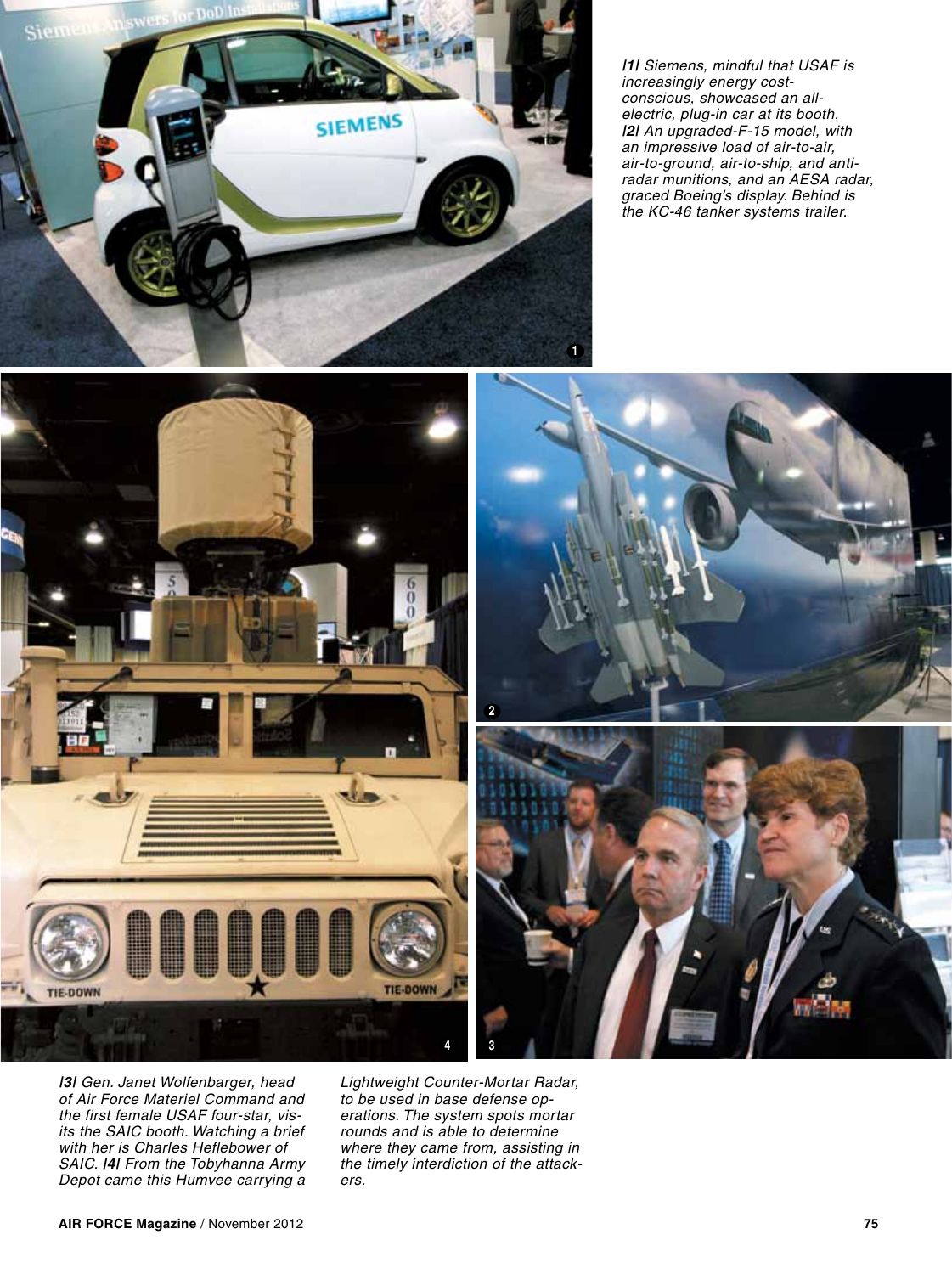

*|1| AgustaWestland's AW-101 offering for a new Air Force support helicopter was available as a walk-through mockup, bristling with weapons. |2| AAI's display featured two full-scale remotely piloted aircraft overhead: the Shadow M2 and, below it, the smaller, modular Model 229.* 



*|3| Mick Guthals of Textron demonstrates the BattleHawk squad-level loitering munition to CMSgt. Brian Hornback, command chief for Air Force Global Strike Command. |4| The seeker head of a Russian-made Archer air-to-air missile shows the effects of an energy beam fired in a test. AFRL showed a number of artifacts from tests of directed energy weapons.*